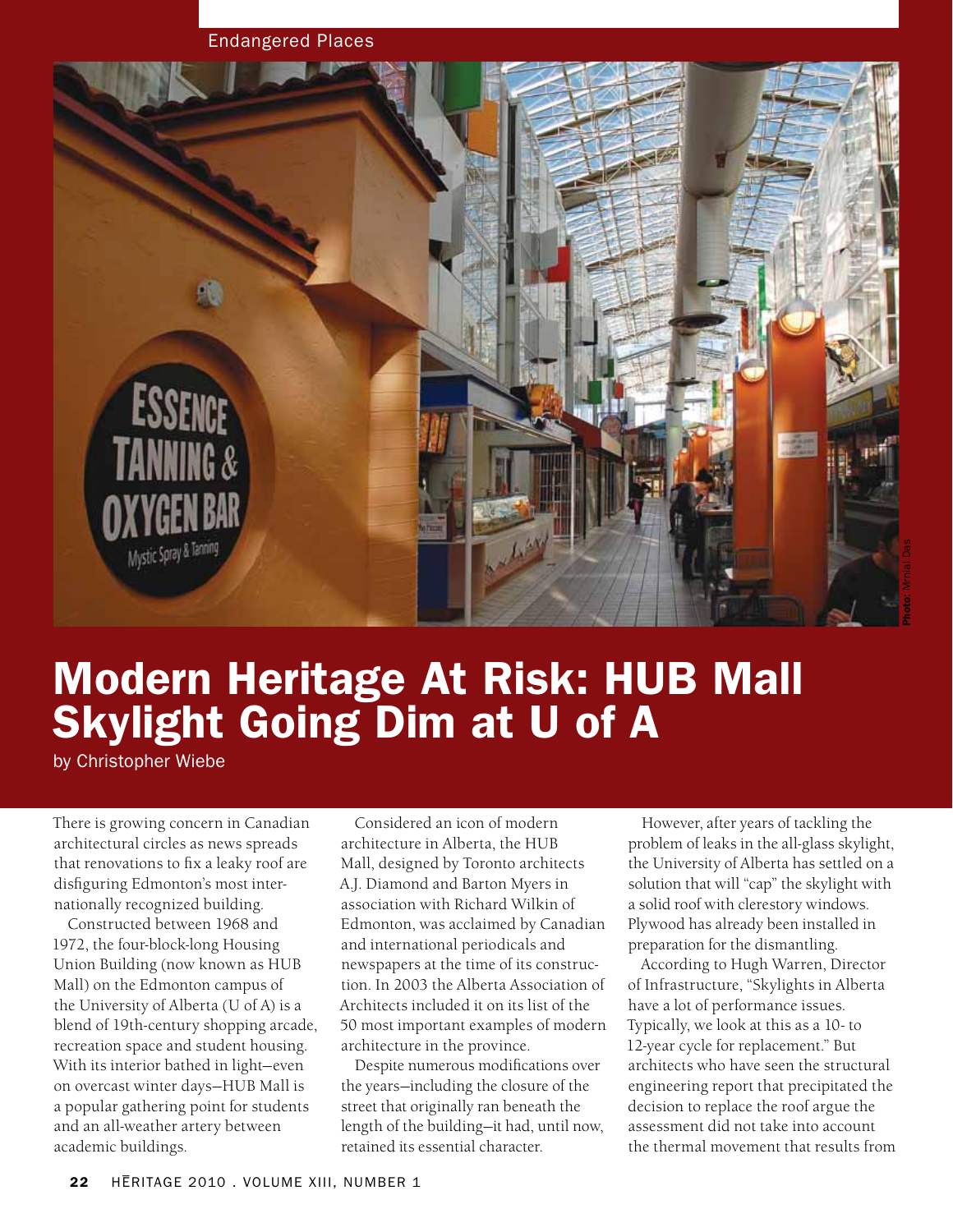Sites menacés



## Héritage moderne menacé : Le ciel s'assombrit pour le HUB de l'Université de l'Alberta par Christopher Wiebe

L'inquiétude monte au sein du milieu canadien de l'architecture alors que des rénovations effectuées en vue de parer à un toit qui fuyait sont en voie de défigurer un édifice de renommée mondiale à Edmonton.

Construit entre 1968 et 1972, le Housing Union Building (qu'on appelle HUB Mall), qui s'étend sur quatre îlots urbains dans le campus d'Edmonton de l'Université de l'Alberta, est tout à la fois galerie commerciale à la mode du 19e siècle, espace de loisirs et résidence d'étudiants. Inondé de lumière naturelle même par temps couvert, le HUB Mall est un lieu de rencontre de prédilection des étudiants ainsi qu'une artère à l'abri des intempéries reliant les immeubles de l'université.

Considéré comme un véritable monument de l'architecture moderne en Alberta, le HUB a été dessiné par les architectes torontois A.J. Diamond et Barton Myers en association avec Richard Wilkin d'Edmonton. Lors de sa construction, il a été acclamé par les revues et journaux canadiens et étrangers. En 2003, l'Association des architectes de l'Alberta l'a inscrit à son palmarès des 50 œuvres architecturales modernes les plus importantes de la province.

Malgré de nombreuses modifications au fil des ans, y compris la fermeture de la rue qui s'étendait à l'origine sous toute la longueur du bâtiment, il a

jusqu'à présent conservé l'essentiel de son caractère.

Après des années à tenter de régler les fuites dans le toit vitré, l'Université de l'Alberta a opté pour la solution de le recouvrir d'un toit solide agrémenté de fenêtres claire-voie. Des feuilles de contreplaqué ont déjà été mises en place en prévision des travaux.

« En Alberta, les puits de lumière soulèvent beaucoup de problèmes fonctionnels, dit le directeur de l'infrastructure Hugh Warren. D'habitude, nous considérons qu'un remplacement s'impose au bout de 10 à 12 ans. » Mais les architectes qui ont examiné le rapport technique sur la structure à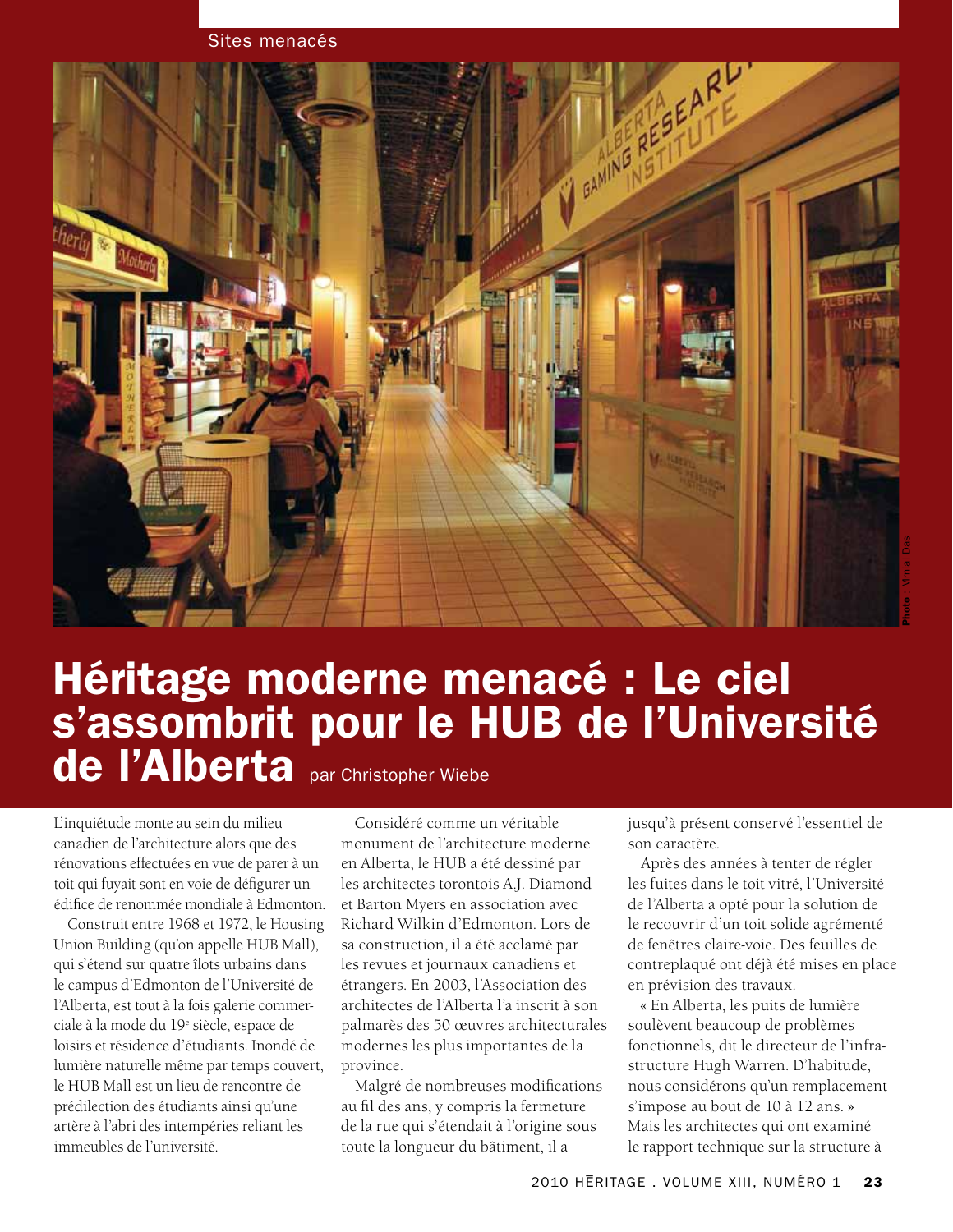## Endangered Places

heat gain and loss between the skylights and the rest of the building; these are pointed to as the source of the leaks, not the windows themselves, and could have been addressed with an innovative skylight-oriented solution.

The province's investment of \$9.4 million in infrastructure funding for rehab of the mall was reportedly conditional upon the university finding a "permanent" solution for the structure's leaky skylights. Four architectural teams pre-qualified for a design-build solution in 2009; two of them came back with skylight-based designs, while two produced flat-roof clerestory designs. It is possible that the funding condition swayed the U of A's decision not to proceed with a skylightbased design. These funds also went towards sprinkler systems and HVAC upgrades in the building.

HUB Mall was built straddling 112 Street from 89 Avenue almost to the edge of the river valley. Viewed from either end, it forms a massive "H" with each side a bank of housing units separated by the crossbar or floor of the arcade. Protecting the arcade is a single-dome skylight running the entire length of the mall: 292 metres.

In its first decade of existence it gained increasing international renown, winning such honours as the Canadian Housing Design Council Award for Residential Design and the 2000 RAIC Millennium Celebration of Architecture. A 1974 article in the influential U.S. magazine *Progressive Architecture* called it a "precedent-shattering" design: "In a bravura demonstration of their own long-range plan for the University of Alberta campus at Edmonton, Diamond and Myers have created a prototype cold-climate community. They have lined up shops and apartments along a climate-controlled galleria and placed them all above the sheltered service roadway. By means of a 950-foot-long skylight they have made the most of the sub-arctic sunlight, drawing it in to shimmer over glassy walls and bounce off bright shutters and posters in a visible expression of student vitality."



Photo: Joanna Wojtysiak Photo: Joanna Wojtysiak

One of the key issues is the absence of heritage designations on the U of A campus, save for provincially designated Rutherford House, home to Alberta's first premier, Alexander Rutherford. As in other provinces, the U of A has its own legislation and is in effect a separate municipality within Edmonton and beyond the reach of municipal designation. The usual checks and balances simply do not apply.

Even without this protection, the university has proven to be a reasonable steward of its architectural heritage, handling key original buildings, such as the Old Arts Building, with varying degrees of sensitivity. In the 1970s, Pembina, Athabasca and Assiniboia Halls were threatened with demolition, but instead were gutted and their interiors entirely rebuilt. The recent rehabilitation and repurposing of the South Lab building (now Triffo Hall) and the looming redevelopment of the prominent Dentistry/Pharmacy

Building demonstrates ongoing interest in maintaining those historic buildings that define the U of A campus.

HUB Mall, however, is a modernist design that has never been recognized as a masterpiece or a work of art. On the other hand, if one thinks of Frank Lloyd-Wright's Johnson Wax Building in Wisconsin with its perennially leaky skylight roof, no one would ever consider replacing it with anything but an authentic replica.

*Christopher Wiebe is the heritage policy and government relations officer at the Heritage Canada Foundation.*

Canadian Architect*, 05/01/05;*  Edmonton Sun*, 04/27/10;* Edmonton Journal*, 01/11/10;* The Gateway *(U of A student newspaper), 01/11/10;* Building Heritage Newsletter*, December 2004; www.bartonmyers.com.*